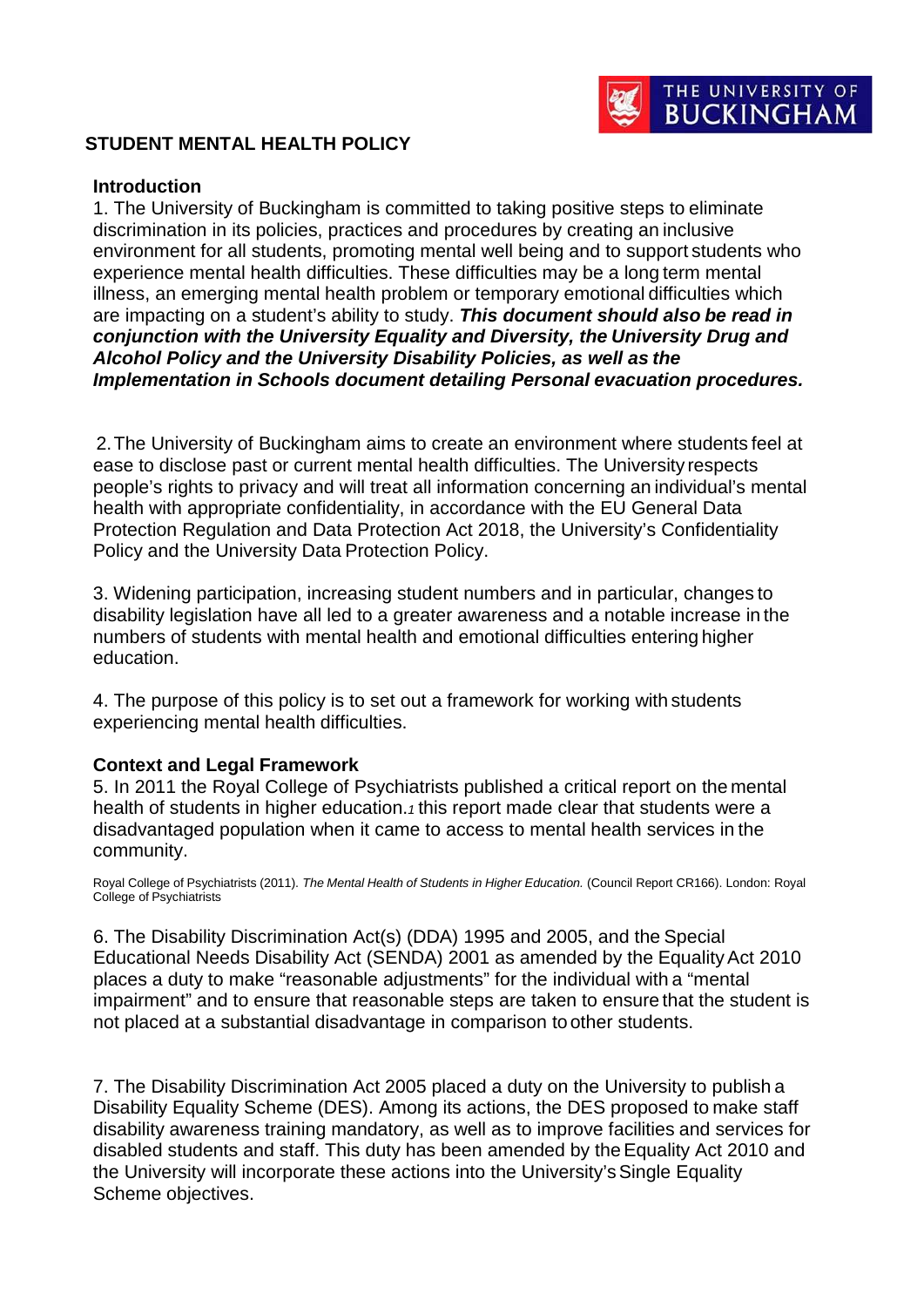8. This policy has been implemented in response to and in accordance with the Equality Act 2010. *[http://www.legislation.gov.uk](http://www.legislation.gov.uk/)*

The aims of this policy are to provide:

*'A clear, transparent and practical policy framework relating to mental health issues for potential students, students and staff supporting these students at the University of Buckingham, as well as a basis for a consistent approach throughout the University to the way we respond to the needs of students experiencing mental health difficulties'.*

## **Terminology**

9. Under the Equality Act, a disability is defined as a physical or mental impairment which has a "substantial and long-term adverse effect on a person's ability to carry out normal day-to-day activities". "Substantial" means more than minor or trivial. "Impairment" covers long term medical conditions and fluctuating or progressive conditions. A mental impairment includes mental health conditions such as bipolar disorder, schizophrenia or depression.

## **Roles and responsibilities of staff**

10. Staff should be ready to offer support to students within the professional limitation of their role but are not expected to assume responsibility outside the parameters of their professional role for resolving a student's mental health difficulties. Staff will be well informed about the appropriate University services for students experiencing mental health difficulties. Security staff should be contacted out of hours if there is a mental health concern with a student (see Appendix 2).

11. Staff must be sensitive to the use of the language of mental health. Negative stereotypical language promotes a climate in which people with mental health difficulties are stigmatised.

# **Roles and responsibility of students**

12. Students need to take responsibility for communicating their needs and accessing support services within the University to enable the University or recommended external services.

13. Students are encouraged to take care of their own mental health, for example ensuring that they get adequate rest, take prescribed medication and access support including the Drug and Alcohol Team if this is deemed to be the most appropriate service. Illegal or non-prescribed drugs can cause severe mental health problems. It is the responsibility of all students to read, sign and comply with the University's Drug and Alcohol Policy.

14. Students should be aware that any behaviour which impacts negatively on fellow students, staff, or patients in the case of medical students, or is in any way disruptive or offensive, is not acceptable within the University community and may be subject to University Student Disciplinary Procedures or to Fitness to Practise in the case of a medical student on the MB ChB programme. Concerns about any student being drawn into extremist or terrorist behaviour will be addressed in accordance with the University's Prevent Policy.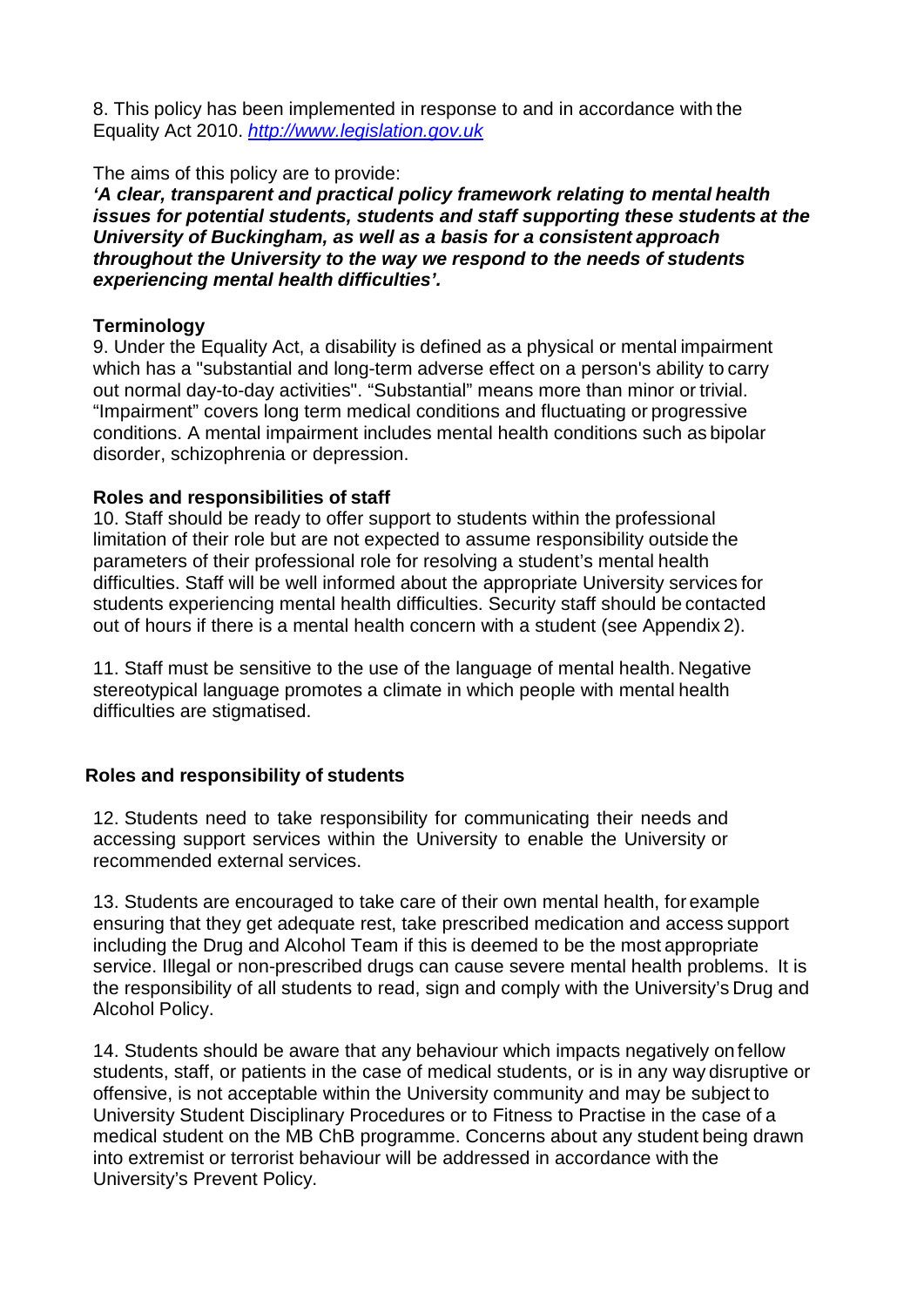15. Students concerned about a fellow student's mental well-being or behaviour should be aware of their personal limitations and should encourage their fellow student to seek specialist support at the earliest opportunity. If this is difficult they themselves should seek advice in confidence from the Student Welfare department or Student Support Team for MC ChB students. They can also contact the University's Counsellor (see Appendix 1).

16. This policy applies to all current and prospective students.

# **Admissions and Entry**

17. The University welcomes enquiries and applications from prospective students who have a history of mental health difficulties. All applicants will be assessed on their academic merits, with no discrimination on the grounds of mental wellbeing, however the University may request evidence of the disability. For students applying for the MB ChB programme details of any disability will be requested and the Medical School and Occupational health Service will advise in accordance with the GMC guidelines and Fitness to Practise.

18. At application, prospective students living with mental health difficulties are encouraged to disclose this information. Admissions staff will inform the Student Welfare team, Student Support Team for the MB ChB and the University Disability Officer who will contact the student to discuss the student's support requirements and inform them of the support and services available. For students applying to the MB ChB programme, the Medical School and Occupational Health Service will reassess the impact of the disability for a doctor in training and any necessary reasonable adjustments provided.

19. Students should be given specific advice about the support available to them, including advice about the Disabled Student's Allowance (DSA), if appropriate. Any information disclosed will be kept confidential and only disseminated with the student's written consent in line with the EU General Data Protection Regulation and Data Protection Act 2018 and the University's Confidentiality Policy and Data Protection Policy. With consent, a notification will be sent to the student's School and other relevant staff alertingthem to the student's particular support requirements.

20. Mental Health problems should not be a barrier to full participation in student life. All necessary adjustments, where reasonable, will be made to enable students living with mental health difficulties to access and participate in all aspects of their course and to ensure that they are not at a disadvantage compared to other students.

# **During the course of study**

21. If a student experiences mental health difficulties during their course of study advice and support are available from the Student Welfare department, Student Support Team for MB ChB, University Disability Officer and the University Counselling Service.

22. If a student experiences mental health difficulties out of University hours, they should contact their GP. Students will also have access to the Big White Wall an online service where they can access professional help 24 hours a day.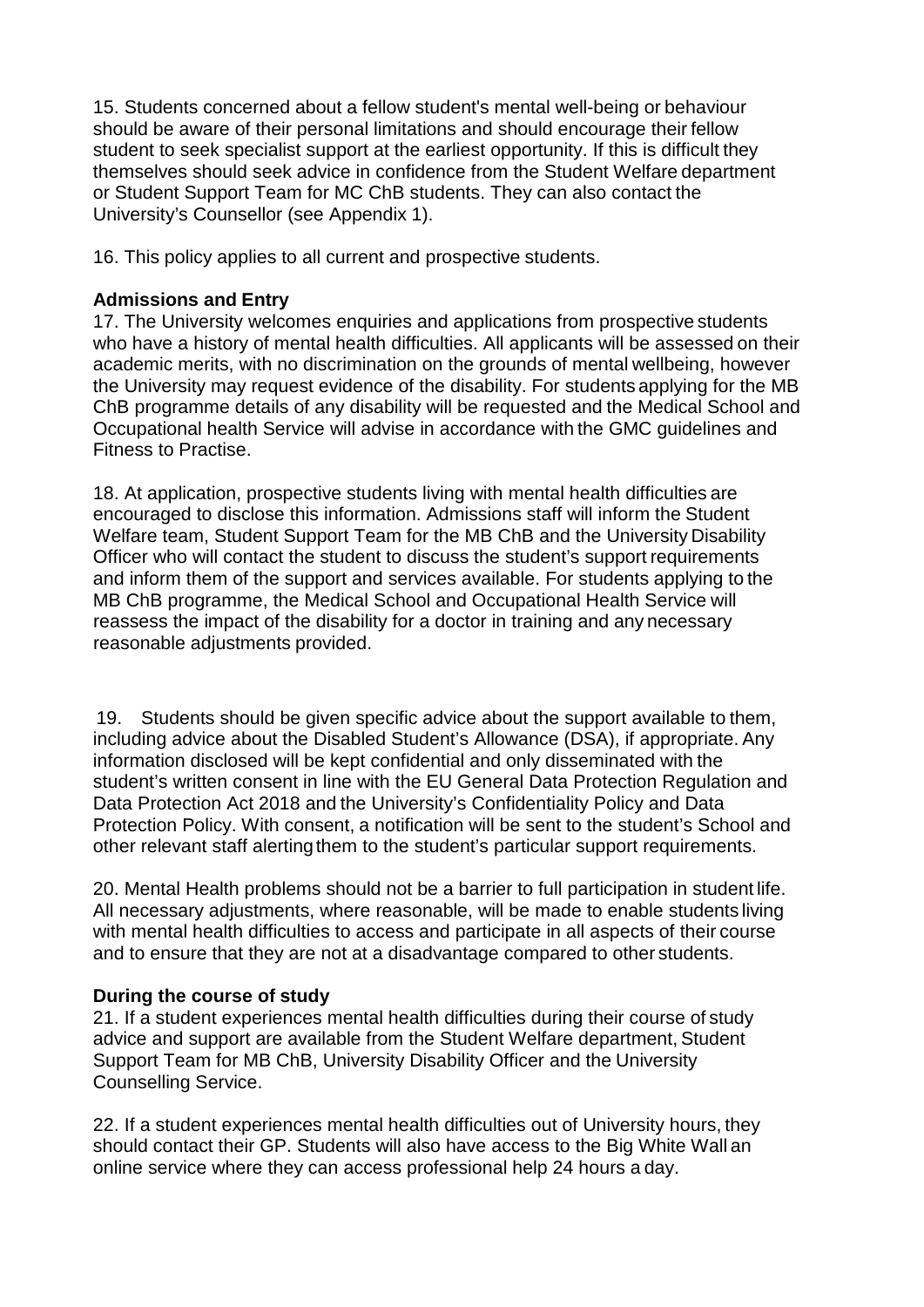23. Student Personal Tutors who are located within schools provide pastoral care, practical advice and guidance for all students who experience barriers to study.

24. The University has a Counselling Service staffed by a professional counsellor. This service offers free and confidential counselling to all students. Counselling can be short or long-term depending on the needs of the individual. Students are encouraged to self-refer. St Andrew's Mental Health Charity offers psychology appointments if required following referral by a GP, Student Welfare Department or Student Support for the MB ChB.

25. The Disability Officer provides staff with advice and guidelines on supporting students with mental health difficulties. He will liaise with each students' school, as appropriate to ensure that an individual student has all the support necessary to participate fully in the student experience and fulfil their potential.

26. Other support networks information is provided in *Appendix 1*.

## **Examination Arrangements**

27. The University will put in place appropriate individual exam arrangements for students who provide medical evidence that they have a mental health difficulty, to ensure that such students are not placed at a disadvantage to fellow studentswhen undertaking examinations. Medical students will have an assessment of their condition prior to an exam and the personal tutor will monitor and discuss any reasonable adjustments at this time to ensure the student does not have any mitigating circumstances.

## **Mitigating Circumstances**

28. If a student is unable to complete a piece of work or feels that their performance in a piece of work or an examination has been adversely affected by a mental health difficulty, where the medical evidence requires such an adjustment to be made, they are entitled to submit an application concerning mitigating circumstances. This will be considered by the student's appropriate Examination Board. Student Welfare staff may provide supporting statements for students making a case for mitigating circumstances. For Medical Students, refer to the Mb ChB Mitigating Circumstances Policy and Code of Practice for assessment in relation to the fit-to-sit policy.

The MB ChB Mitigating Circumstances panel will review any relevant circumstances prior to the Examination Board.

# **Fitness to Practise**

29. A student's performance could be compromised by mental health difficulties, thus impacting upon their fitness to practise. Where a student is studying on a programme of study which leads to a professional qualification and which is subject to a fitness to practise concern or termination of training proceeding, any serious mental health concerns should be referred to the Student Support Lead in the Medical School.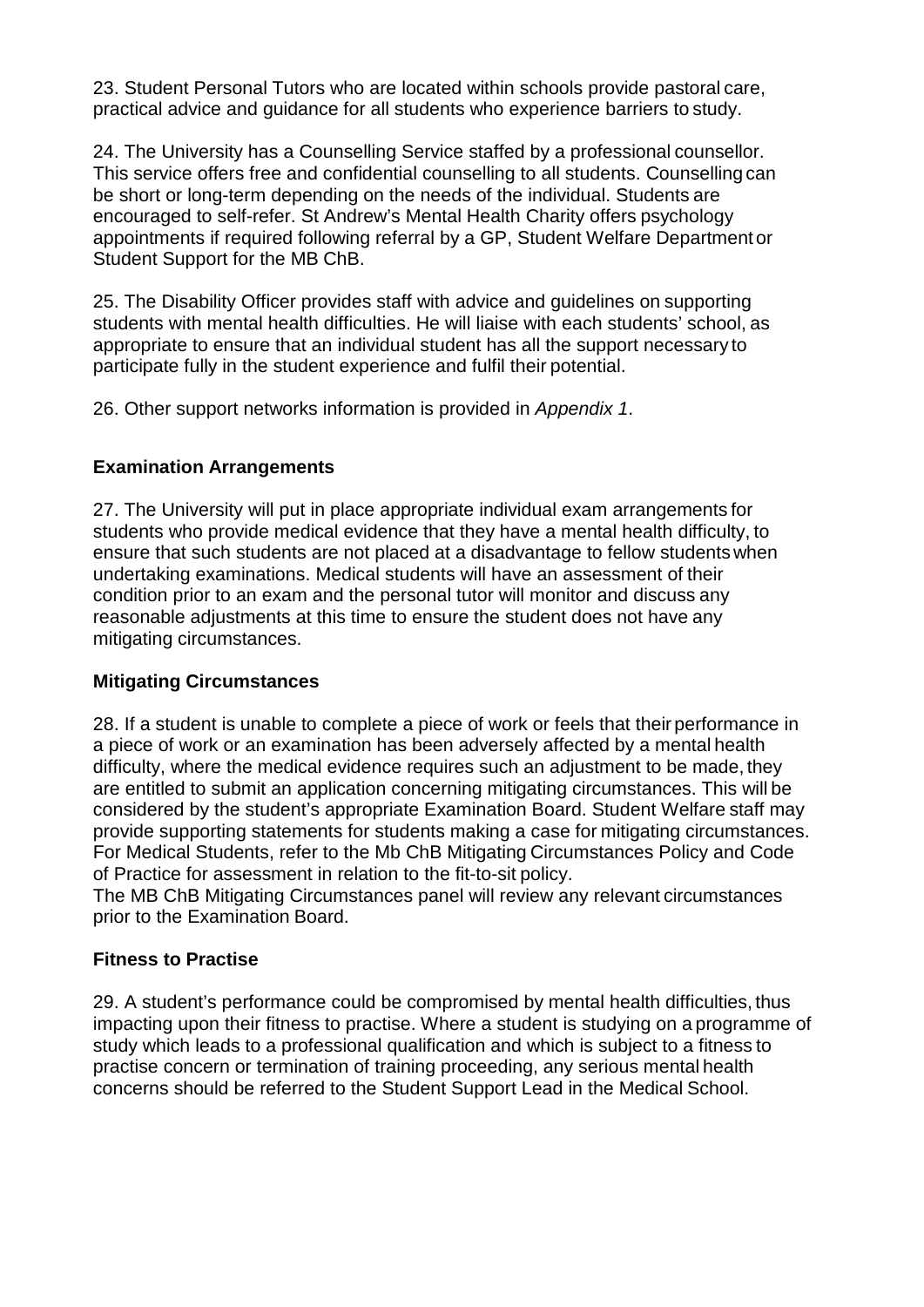## **Interruption of Studies**

30. The University will respond flexibly to any request to suspend studies on the grounds of mental health and it is usually possible for a student to make a request to suspend his or her course of study to enable a period of rest and recovery. An appropriate period of recovery can be negotiated, after which the University might require medical evidence to confirm that the student is fit and able to cope with the academic demands that will be placed upon them. The Medical School will decide on the suspension of studies for medical students in accordance with GMC guidance and appropriate assessment with the Occupational Health Service.

31. If a student feels that a suspension of study may help them they should discuss this option with an appropriate member of staff from their school such as their personal Tutor, Programme Leader or contact the University Disability Officer within Student Welfare or Student Support for medical students.

32. If a student's performance is being adversely affected by a mental health difficulty, the Personal Tutor may encourage the student to consider requesting some time out to recover with the agreement of the School. A student will not be disadvantaged on the resumption of his/her studies by reason of agreed suspension due to mental health difficulties.

33. It is important that before making the decision to make a request to suspend studies the student seeks advice about the financial implications of so doing from Student Services.

34. There may be instances in which a student's mental health causes them to behave in a disruptive manner. If University staff who come into contact with this student believe that the student's mental health may have been a contributory factor in the behaviour, or if the student themselves or their peers disclose this information, careful consideration should be given to the way in which the incident or behaviouris treated. The University may consider recourse to the University Student Disciplinary Procedure to be inappropriate in the first instance. If so the following procedure will be adopted

*(i) ) Initially the student should be referred to the Student Welfare Department or the Counselling Service who, working in conjunction within the relevant School and student, will: identify the issues, devise an action plan in conjunction with external agencies if appropriate, put additional support in place if required; confirm this in writing to the student and monitor their subsequent progress. For medical students, referral to the Mb ChB Concerns group is recommended. The Concern's Group will assess the behaviour and any incidents relating to this and will work in a supportive and non- judgemental manner with the Medical School and University support services to mitigate the behaviour.*

35. In the cases where the above procedure is not appropriate and the student's behaviour continues to give cause for concern it may be necessary to recommend that the student suspends their studies. When such circumstances arise the University endeavours to balance the needs and rights of the student concerned against the need to protect the well-being of fellow students and staff*.* In some circumstances, if a student refuses to accept a recommendation that they suspend their studies or refuses offers of support there may be implications for that student's progress or referral to fitness to practice proceedings for medical students.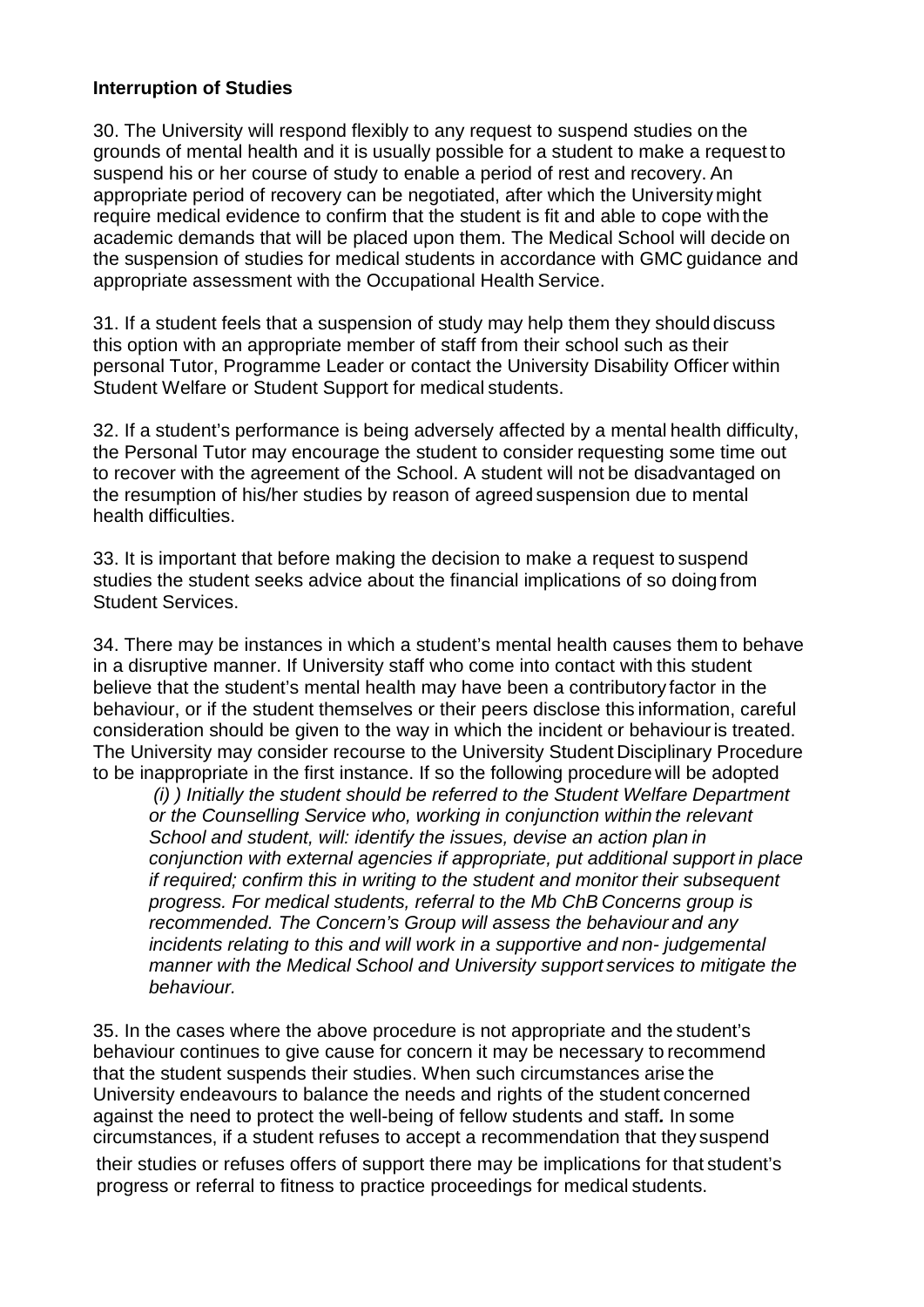- 36. The procedure that will be adopted is as follows:
	- (i) Only the Vice Chancellor, or in exceptional circumstances, Vice Chancellor's nominee acting on behalf of the Vice Chancellor can suspend a student's studies at the University. In these circumstances a case conference will be called, chaired by the Head of Student Welfare (or his or her nominee). This group will make recommendations to the Vice Chancellor. For Medical School the Fitness to Practise Committee will proceed in accordance with the GMC regulations as required.

## **Equality Impact Assessment**

37. The University of Buckingham is committed to the promotion of equality, diversity and a supportive environment for all members of our community. Our commitment to equality and diversity means that this policy has been screened in relation to the use of plain English, the promotion of the positive duty in relation to the protected characteristics of race, sex, disability, age, sexual orientation, religion or belief, gender reassignment, marriage and civil partnership, pregnancy, maternity and paternity.

38. All University policies are subject to periodic review under the Equality Impact Assessment Process.

#### **Monitoring and Review**

39. This policy will be monitored annually to judge its effectiveness and updated in accordance with changes in the law by the Disability Advisory Group who report to the Equality and Diversity Committee.

**Related Policies** Equality and Diversity Policy Disability Policy Drug and Alcohol Policy Data Protection Policy Admissions Terms and Conditions Dignity at Work and Study policy and procedure Mitigating Circumstances Policy

Students Charter

Personal Tutor System Code of Practice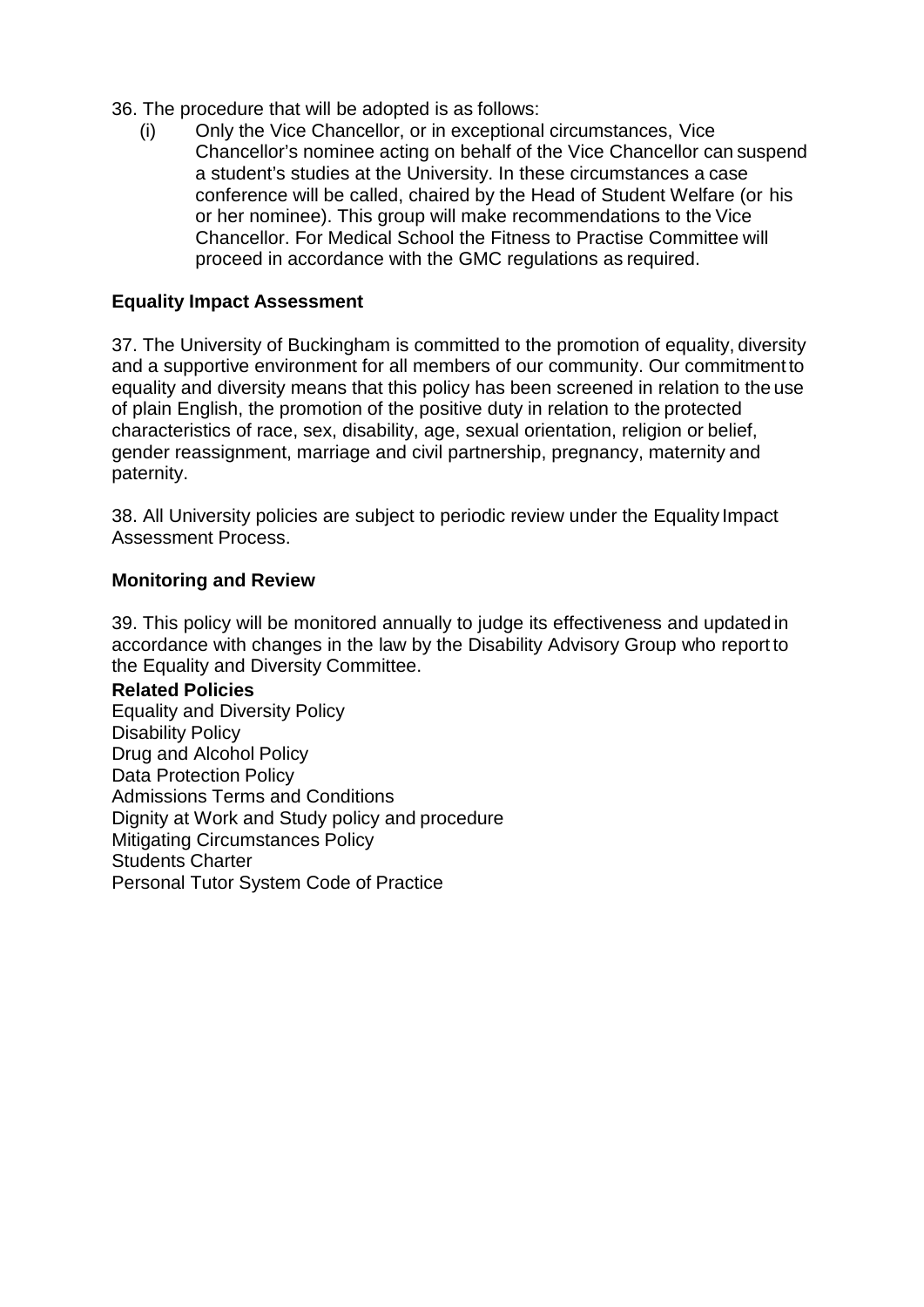Harassment Adviser Network Whistleblowing Policy

*Note Please refer to MB ChB specific policies and Codes of Practice for Selection, Personal Tuition, Fitness to Practise, Mitigating Circumstances and Whistleblowing.*

## **Dissemination of and Access to the Policy**

40. This policy will be published on the University of Buckingham's website to be available to all staff, students, visitors and contractors on [www.buckingham.ac.uk](http://www.buckingham.ac.uk/)

41. The University will ensure that all appropriate staff including academic staff, professional services staff and those staff who provide a service to or support students are trained on this policy and any associated guidance.

## **Appendix 1**

## **Sources of support for staff in assisting students with mental health difficulties**:

People seek counselling with a range of concerns varying from short term personal, social, family of academic worries to longer term more complex psychological problems. Some may attend only once or twice, others may use counselling for regular meetings over a period of several months. The Counselling Service offers a confidential, professional service to students. Students can make an appointment to see the University Counsellors by calling into Student Welfare or by ringing 01280 820200 The Personal Tutors are based in each School of Study and are available to provide confidential advice and support, and offer opportunities to develop a student's study skills.

## **University of Buckingham contacts:**

**Disability Adviser**  Student Welfare 18 Hunter's Street Buckingham Tel:01280820348 Email: [Lionel.Weston@buckingham.ac.uk](mailto:Lionel.Weston@buckingham.ac.uk)

## **Student Counsellor**

Wellness Centre Contact Student Welfare to book an appointment on 01280820200 Email: [betty.ridley@buckingham.ac.uk](mailto:betty.ridley@buckingham.ac.uk)